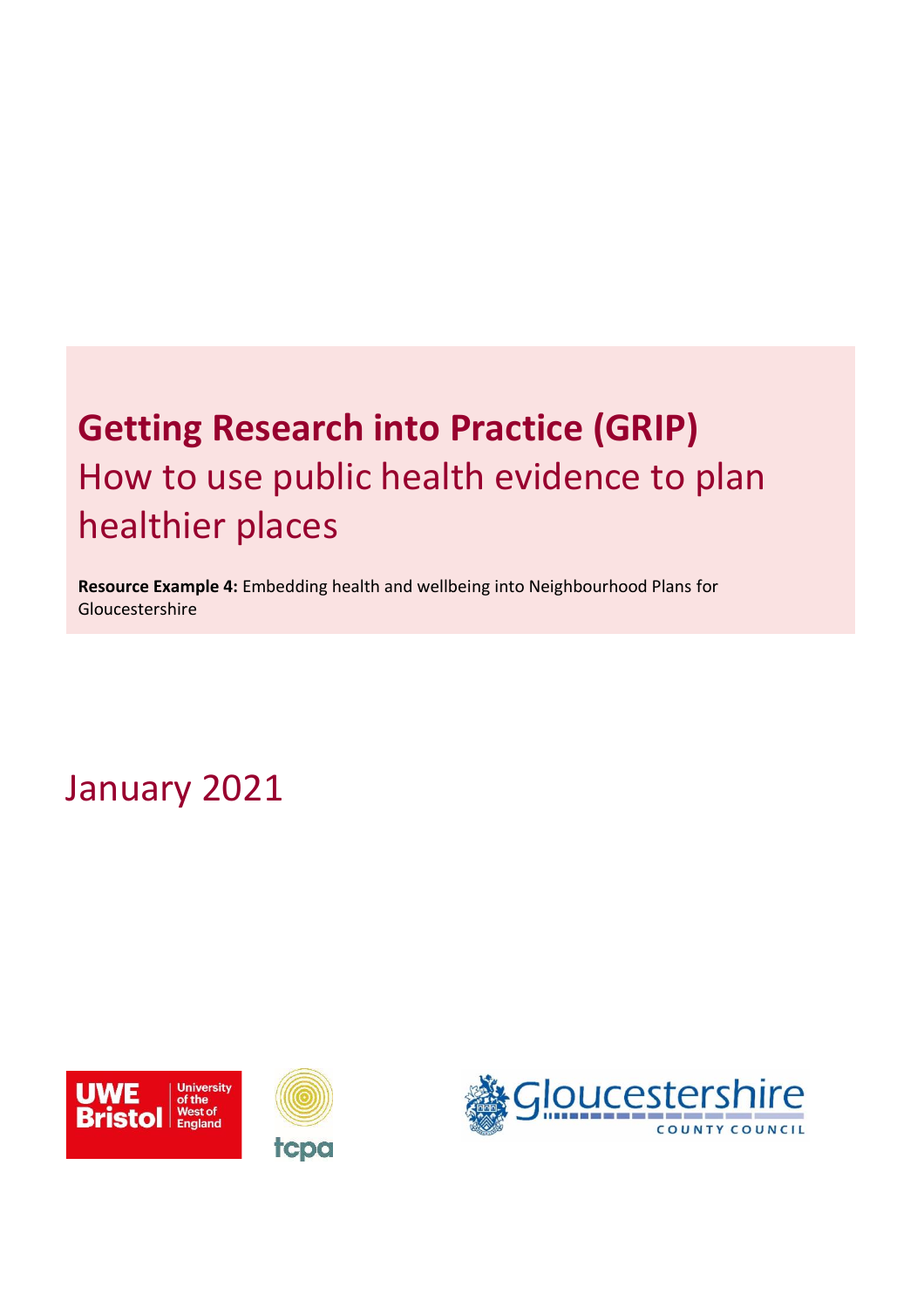## Acknowledgements

**Getting Research into Practice (GRIP) - A resource for local authorities in planning healthier places. Resource Example 4: Embedding health and wellbeing into Neighbourhood Plans for Gloucestershire.** Published by the Town and County Planning Association (TCPA) and written in collaboration with Hull City Council, University of the West of England (UWE) and Public Health England (PHE).

This document has been developed as part of the GRIP2 project commissioned by Public Health England's Healthy Places Team. The introductory report, **Getting Research into Practice: A resource for local authorities on planning healthier places**, can be downloaded from Public Health England's website [here.](https://eur03.safelinks.protection.outlook.com/?url=https%3A%2F%2Fwww.gov.uk%2Fgovernment%2Fpublications%2Fspatial-planning-and-health-getting-research-into-practice-grip&data=04%7C01%7CTim.Emery%40tcpa.org.uk%7Ce0dece1e35814d0c21fa08d8a1a2a06d%7C7c8d1c3e6a2e4c60a232abd20d6e90ad%7C0%7C0%7C637437067133852652%7CUnknown%7CTWFpbGZsb3d8eyJWIjoiMC4wLjAwMDAiLCJQIjoiV2luMzIiLCJBTiI6Ik1haWwiLCJXVCI6Mn0%3D%7C1000&sdata=PoFILiDVhONAcnWJs3q45UTEFGY0FZ2GhRrhWVvxxAA%3D&reserved=0)

Contributors:



 **Town and Country Planning Association:**  Julia Thrift and Tim Emery



#### **Gloucestershire County Council:**

Helen Flitton, Outcome Manager (Public Health), Jennifer Taylor, Lead Commissioner (Public Health) and Andy Sanders, Community & Economic Development Manager (Tewkesbury Borough Council)



#### **University of West of England:**

Dr Danielle Sinnett, Hannah Hickman, Janet Ige, Dr Miriam Ricci, Adam Sheppard and Nick Croft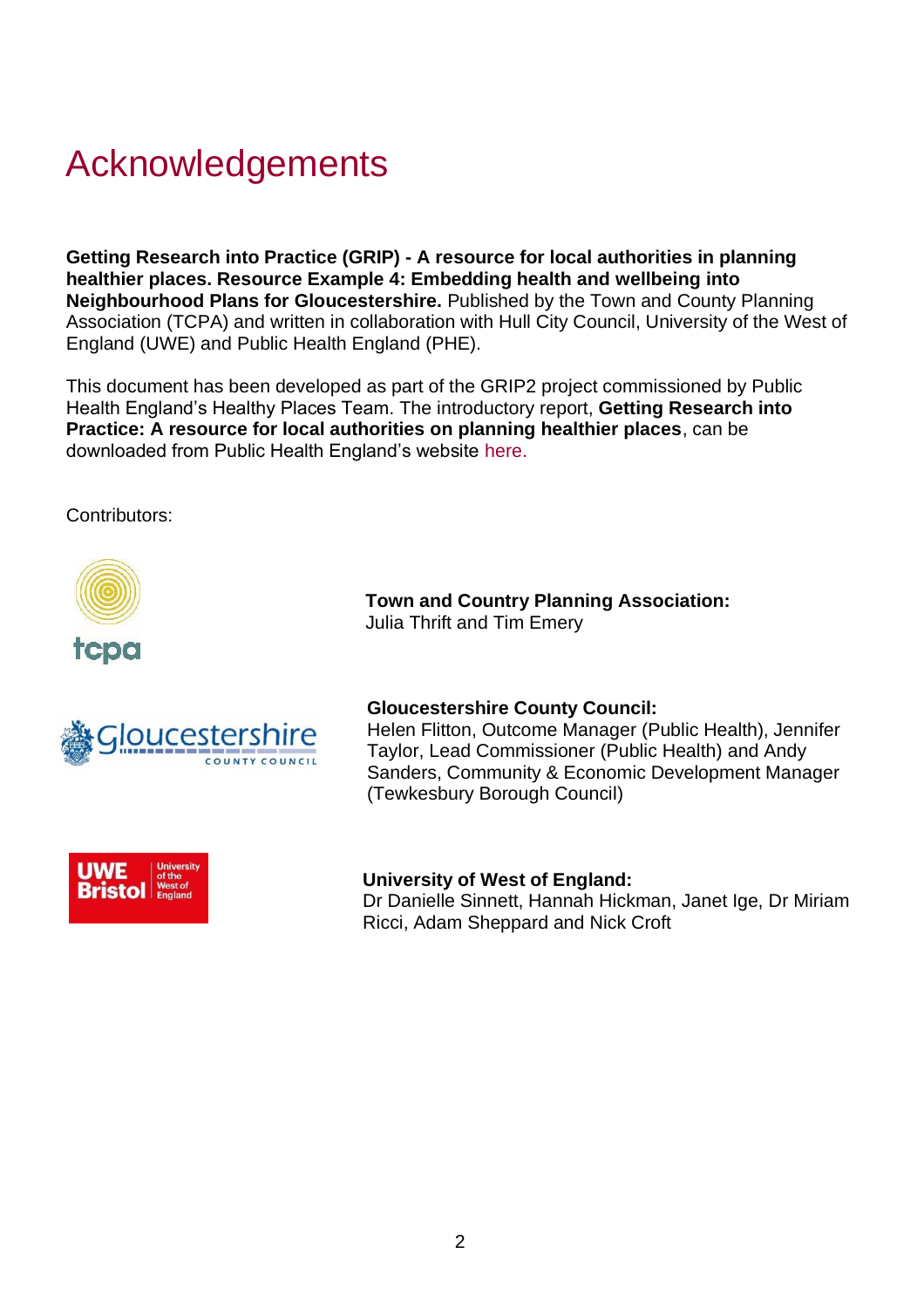## **Contents**

| What is the purpose of this resource?<br>Who is this paper for?<br>How does health and wellbeing relate to neighbourhood planning? | 4<br>$\overline{4}$<br>$\overline{4}$ |                   |   |
|------------------------------------------------------------------------------------------------------------------------------------|---------------------------------------|-------------------|---|
|                                                                                                                                    |                                       | National evidence | 5 |
|                                                                                                                                    |                                       | Local evidence    | 7 |
| The 'how to' process                                                                                                               | 9                                     |                   |   |
| Useful links                                                                                                                       | 11                                    |                   |   |
| References                                                                                                                         | 11                                    |                   |   |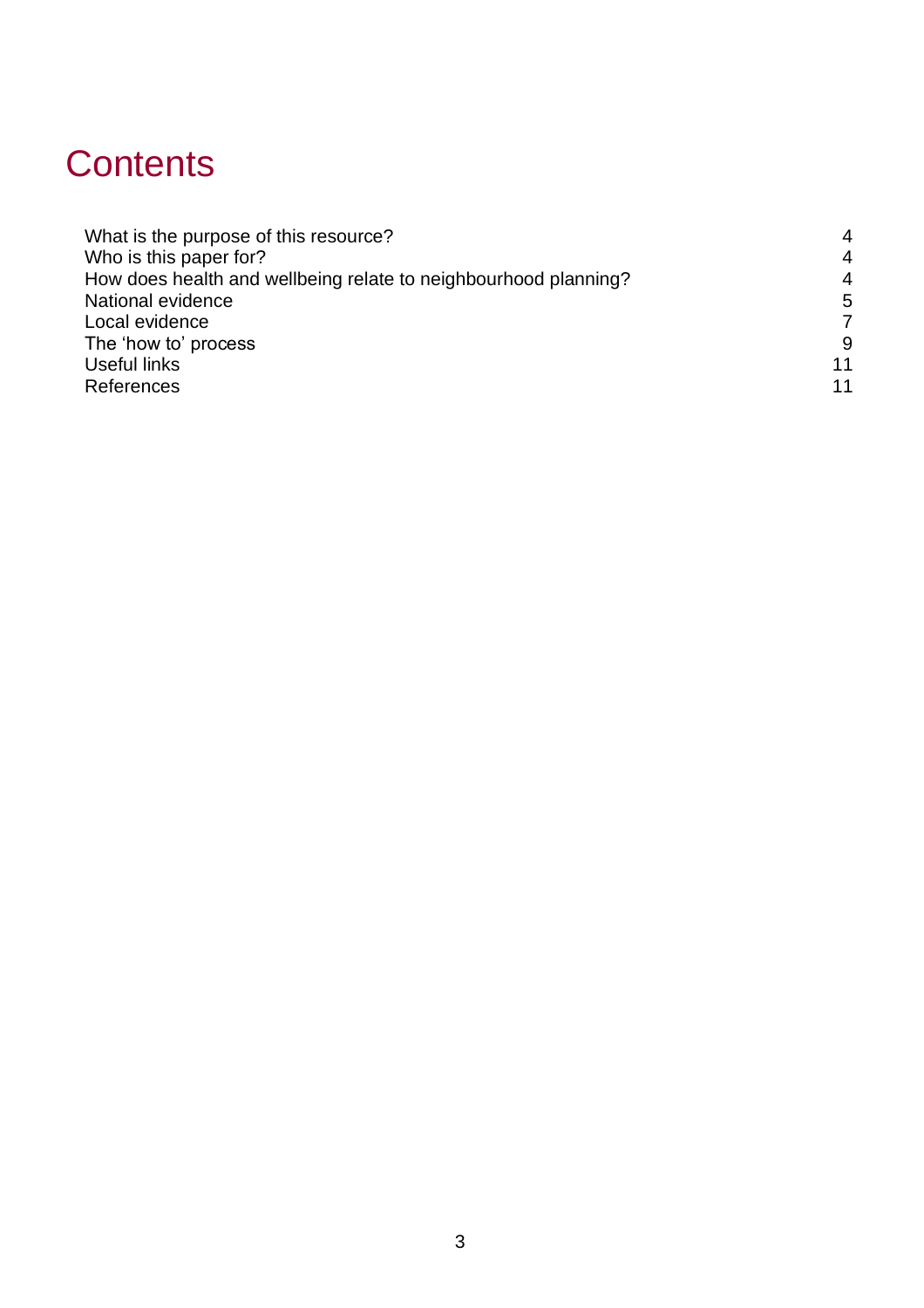## <span id="page-3-0"></span>What is the purpose of this resource?

#### This resource is a supplement to *[Getting Research into Practice \(GRIP\) –](https://eur03.safelinks.protection.outlook.com/?url=https%3A%2F%2Fwww.gov.uk%2Fgovernment%2Fpublications%2Fspatial-planning-and-health-getting-research-into-practice-grip&data=04%7C01%7CTim.Emery%40tcpa.org.uk%7Ce0dece1e35814d0c21fa08d8a1a2a06d%7C7c8d1c3e6a2e4c60a232abd20d6e90ad%7C0%7C0%7C637437067133852652%7CUnknown%7CTWFpbGZsb3d8eyJWIjoiMC4wLjAwMDAiLCJQIjoiV2luMzIiLCJBTiI6Ik1haWwiLCJXVCI6Mn0%3D%7C1000&sdata=PoFILiDVhONAcnWJs3q45UTEFGY0FZ2GhRrhWVvxxAA%3D&reserved=0) a resource for local [authorities in planning healthier places](https://eur03.safelinks.protection.outlook.com/?url=https%3A%2F%2Fwww.gov.uk%2Fgovernment%2Fpublications%2Fspatial-planning-and-health-getting-research-into-practice-grip&data=04%7C01%7CTim.Emery%40tcpa.org.uk%7Ce0dece1e35814d0c21fa08d8a1a2a06d%7C7c8d1c3e6a2e4c60a232abd20d6e90ad%7C0%7C0%7C637437067133852652%7CUnknown%7CTWFpbGZsb3d8eyJWIjoiMC4wLjAwMDAiLCJQIjoiV2luMzIiLCJBTiI6Ik1haWwiLCJXVCI6Mn0%3D%7C1000&sdata=PoFILiDVhONAcnWJs3q45UTEFGY0FZ2GhRrhWVvxxAA%3D&reserved=0)*.

It is designed to help neighbourhood planning groups understand how the places in which people live influence their health and wellbeing, so that the neighbourhood plans they produce fulfil their potential to support the wellbeing of communities. It explains where to find relevant evidence about local health and wellbeing and how to use it to inform the proposals in a neighbourhood plan.

The paper draws on a workshop held in Gloucestershire: information relevant to Gloucestershire is outlined in orange so that other locations can replace it with their own local information. The purpose of this paper is to provide a useful starting point. Some councils might want to use it as a framework for developing more detailed and locally specific guidance for their neighbourhood planning groups. If helpful, the content of this paper can be copied and used as the basis for locally specific resources.

## <span id="page-3-1"></span>Who is this paper for?

This paper is for anyone working on a neighbourhood plan, or helping others with the creation of a neighbourhood plan, such as:

- Parish or town councils, or neighbourhood forums, working on a neighbourhood plan (referred to here as 'neighbourhood planning groups');
- Planners from district or unitary councils that are supporting neighbourhood planning groups in their areas;
- Private sector consultants employed by a neighbourhood planning group to help write a neighbourhood plan;
- Members of the community that want to influence or contribute to a neighbourhood plan
- Public health workers who want to support the creation of neighbourhood plans.
- Parish, Town, District and County Councillors

## <span id="page-3-2"></span>How does health and wellbeing relate to neighbourhood planning?

When people think about what makes a healthy place, they often think about GP surgeries and hospitals – the health-care services provided by the NHS. However, health-care services have much less influence on people's health and general wellbeing than is often assumed. The NHS is good at treating people once they get ill. However, in terms of helping people stay happy and well, some of the most important influences are the homes and neighbourhoods in which they live. Put simply, some neighbourhoods make it relatively easy for communities to thrive, while other neighbourhoods make it much more difficult.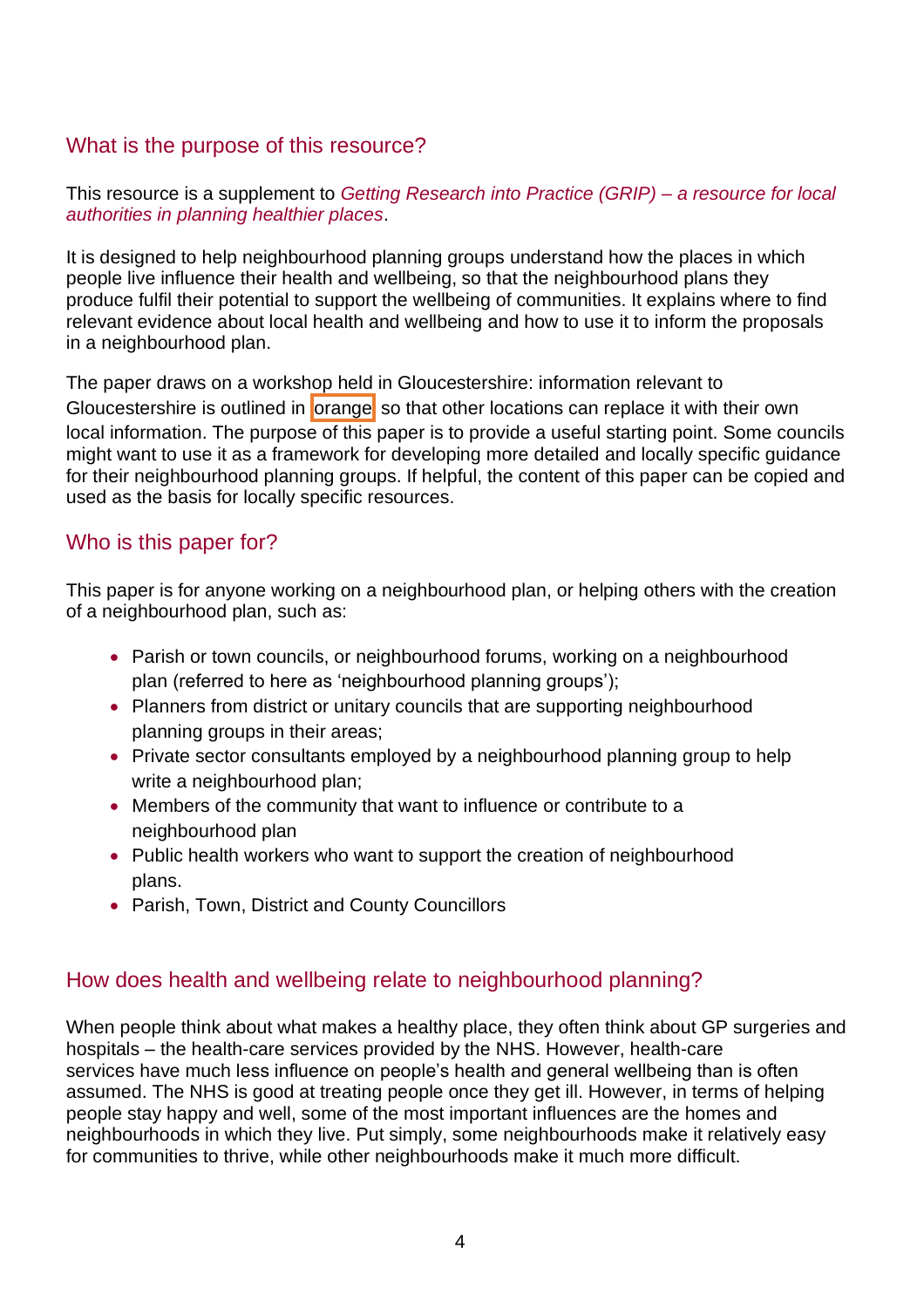Consequently, the process of creating a neighbourhood plan provides an important opportunity to ensure that the new development and other changes proposed for the neighbourhood are planned and designed to support people's wellbeing.

## <span id="page-4-0"></span>National evidence

There is now a lot of evidence about what sort of places help people's wellbeing by supporting their mental and physical health. Neighbourhood planning groups might want to think about and discuss this evidence in the early stages of formulating their ideas for their neighbourhood plan. The evidence can also be used to justify proposals in the plan on the grounds that they will support community wellbeing.

In addition to this general evidence about what makes a healthy place, the evidence base in a neighbourhood plan should also include locally specific evidence about the health of the community (explained later in this document).

This section provides a summary of what makes a healthy place. The evidence to support this can be found in these documents, both of which are written in plain English and free to download:

- 'Spatial Planning for Health an evidence [review', Public Health England](https://www.gov.uk/government/publications/spatial-planning-for-health-evidence-review)  [\(2017\)](https://www.gov.uk/government/publications/spatial-planning-for-health-evidence-review)
- ['Putting Health into Place', NHS England \(2019\)](https://www.england.nhs.uk/ourwork/innovation/healthy-new-towns/)

#### **Good homes**

Living in a good quality, affordable and secure home (i.e. a safe home, with no risk of eviction) is linked to many aspects of health and wellbeing. Neighbourhood planning groups should find out what sort of homes are needed by the local community and including them in the plan. In most parts of the country there is a shortage of affordable housing. In many places there is a shortage of particular types of homes, such as those designed for people with disabilities, or smaller homes for single people. It is unlikely that a neighbourhood plan will be able to provide all of the new homes that are required, but by prioritising the type of homes the community needs most it could start to make a difference.

For more information and evidence see:

- 'Spatial Planning for Health' p23, 'housing'
- 'Putting Health into Place', Principle 7, 'Foster health in homes and buildings'
- 'How to Undertake a Housing Needs Assessment', Locality

#### **Neighbourhoods that make walking and cycling easy and attractive**

Evidence shows that being active helps reduce the likelihood of many illnesses, both physical and mental. Even relatively small amounts of activity can be very beneficial to people's wellbeing. Walking is a form of physical activity that is beneficial for people of all ages – and is free. If a neighbourhood is planned and designed so that it is easy for people – including those who are older, very young, or less able – to walk to the shops, or to visit friends, or other places, it could really help people stay well by making physical activity part of their everyday lives. Everyday physical activity can also help people maintain a healthy weight, which has multiple health benefits.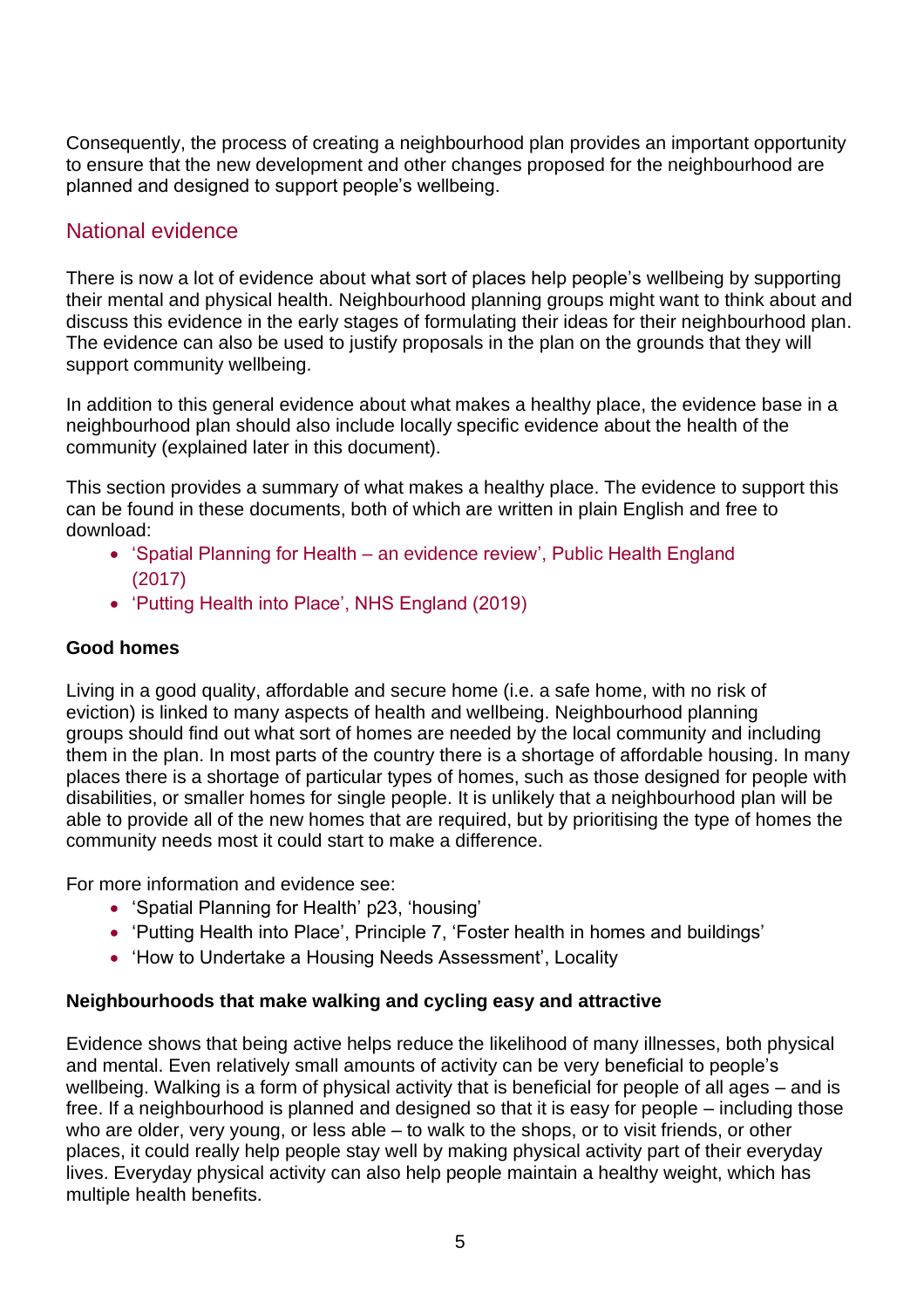Although walking is a cheap and easy way to be physically active in many places streets and neighbourhoods make walking unattractive, difficult or even dangerous. Through the neighbourhood planning process, it is possible to find out which parts of the neighbourhood people like walking in, and which could be improved. Sometimes relatively small changes, such as more benches to rest on, better signposting and safer crossings can give people the confidence to walk instead of drive short distances.

Cycling, too, is very good for the health of people of all ages. Making the neighbourhood safer and more attractive for cyclists of all abilities can encourage people to be active and reduce the number of vehicles. Safe, well-lit cycle paths and secure places to park bikes can all give people the confidence to cycle instead of drive.

For more information and evidence see:

- '*Spatial Planning for Health'* p11, 'neighbourhood design' and p52 'transport'
- *'Putting Health into Place',* Principle 4, 'Create compact neighbourhoods' and Principle 5, 'Maximise active travel'

#### **Trees, parks and green spaces**

There is now very strong evidence that living in places that have plenty of trees, parks and green spaces is vitally important for people's mental and physical health. Even being able to see a tree or greenspace through the window can have a measurable beneficial effect on people's health. In addition, access to local green spaces has been shown to be particularly beneficial for parts of the population with the poorest health. Neighbourhood plans have an important role to play because of their powers to designate local green spaces.

For more information and evidence see:

- 'Spatial Planning for Health' p38 'natural and sustainable environment'
- 'Putting Health into Place', Principle 8 'enable healthy play and leisure'
- 'Improving Access to Green Spaces' Public Health England, Institute of Health Equity
- ['Making Local Greenspace Designations in Your Local Plan', Locality](https://neighbourhoodplanning.org/toolkits-and-guidance/making-local-green-space-designations-neighbourhood-plan/)
- How to Consider the Environment in Neighbourhood Plans', Locality

#### **Opportunities for neighbours to get to know each other**

There is a range of evidence that feeling lonely or isolated is bad for people's mental and physical health and wellbeing – and that, conversely, living in a strong community, with regular contact with neighbours, and a sense of belonging, supports good health and wellbeing. Welldesigned neighbourhoods create opportunities for people to meet and socialise as part of their day-to-day lives, and this supports good health and wellbeing.

For more information and evidence see:

• 'Putting Health into Place', Principle 3, 'Connect, involve and empower communities'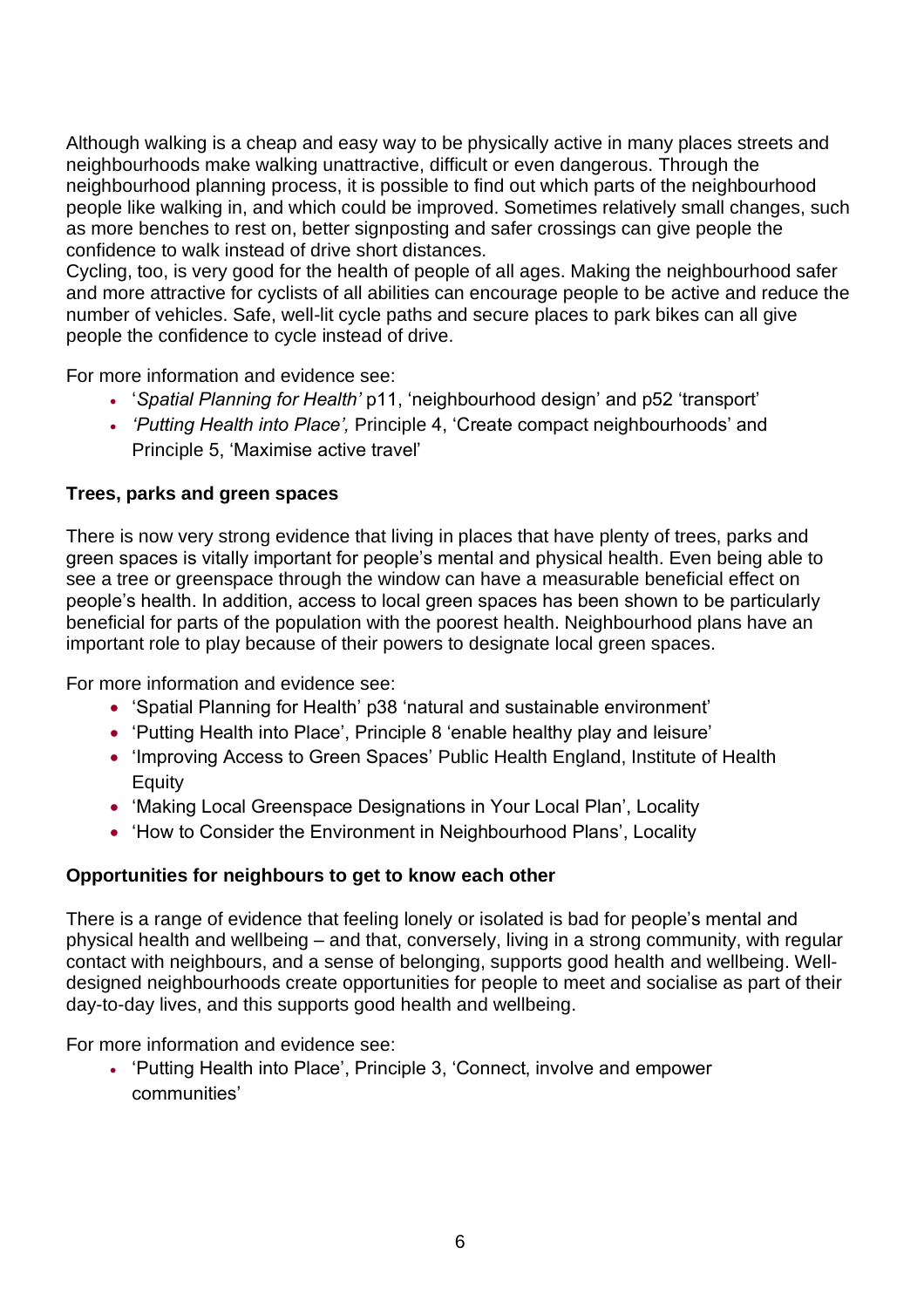## <span id="page-6-0"></span>Local evidence

#### **Quantitative evidence**

Neighbourhood plans should be informed by evidence – and evidence about the health of your community is a vital part of this. Council public health teams collect a wide range of data about the health of communities and this is freely available. In places that have 'unitary' councils (i.e. one council provides all of the services for an area) the public health team will be part of the council. In places that have more than one level of council (such as districts and counties) the public health team will be part of the county council (sometimes referred to as the 'upper tier' council).

The sort of information that neighbourhood planning groups could find useful to inform their local plans includes:

- Statistics about overweight and obesity in childhood
- Statistics about overweight and obesity in adulthood
- The proportion of people in an area that have several long-term health conditions
- The proportion of older people in an area.

Public health data often covers large populations, for instance the whole of a county, although there are data available at district or ward level. Neighbourhood planning, by its nature, is about small areas with small populations, which can mean that it is difficult for neighbourhood planners to find data for their area.

Also, public health data that is about large areas, such as whole counties, can be deceptive: sometimes the average might look all right, but there can often be small areas – even just a few streets – where the residents have particularly bad health. Neighbourhood planning groups should not assume that the health of their communities is the same as the local average: even in small areas there can be some groups with far better – or worse – health than the average. Important sources of local health evidence are:

- **The local JSNA and JHWS** Neighbourhood plans can contribute to improving people's health by supporting the aims of the local health and wellbeing strategy.
- **Fingertips** A good starting point is to search for the 'local authority health profile' for your council area, which is available at district, county and unitary levels. This will provide a summary of the health of the population in the area, and whether it is getting better or worse against a range of indicators.
- **Index of Multiple Deprivation** This data measures a number of different types of deprivation, including poor health, at very local levels in England. In general, people living in areas of multiple deprivation are likely to have poorer health than those living in less deprived areas. Some councils have maps showing which of their wards are in the most deprived areas and this can be helpful in order to ensure that the views and needs of people living in those areas are taken into account by the neighbourhood planning group.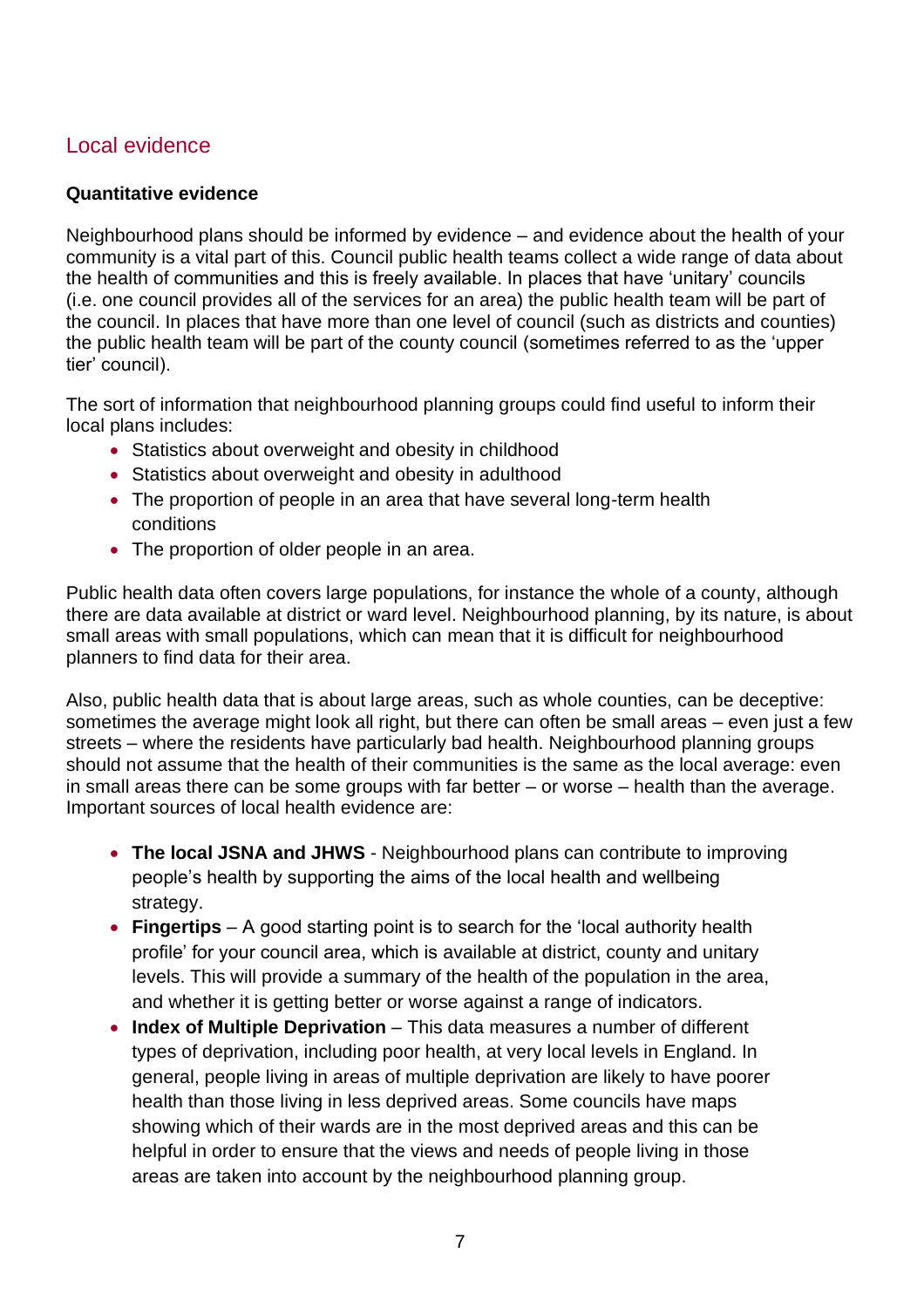In Gloucestershire, the joint strategic needs assessment for 2017 was published as a document called, 'Understanding Gloucestershire – 2017'.

It highlights that the average age of the population is increasing (the number of over 65s had increased by 25% in a decade) and that it will be important to help people stay healthy. Looking at district level data, it predicts that in the period 2012-2037 the number of over 65s in Tewkesbury Borough, for example, will increase by 70.5% [\(1\)](#page-10-2)

*This evidence suggests that neighbourhood planning groups in Gloucestershire should consider carefully how the development of their areas could help older people live healthy and independent lives. Depending on what local older people suggest, this might include new road crossings that are timed so that less able people have time to cross; more seats and benches along streets; public toilets in busy areas; more homes built to 'Lifetime Home' standards.*

It shows that there are 14 areas in Gloucestershire that are in the 10% most deprived nationally for 'health, deprivation and disability'.

*This evidence suggests that neighbourhood plans that include these particularly deprived areas should consider how any development proposed nearby could benefit the health of those populations.*

31% of 10-11-year olds in Gloucestershire are affected by overweight or obesity. This is not significantly worse than the national rate. However, given that children who are affected by overweight or obesity are likely to grow into adults who are affected by overweight or obesity, and to suffer from associated health problems throughout their lives. Consequently, helping children keep a healthy weight should be a priority.

*This evidence suggests that neighbourhood plans should help create environments in which children can be physically active – such as local parks, improved play areas (for children of all ages), or improving streets close to schools so that children can walk to school.*

#### **Qualitative evidence**

Health inequalities are about the differences in the status of people's health and opportunities that they have to lead a healthy life [\(2\).](#page-10-3) As such, the people who have the worst health and wellbeing in an area are likely to be least well off and less likely to become involved in the neighbourhood planning process. However, it is important to understand their needs to ensure that plans for development and change in the neighbourhood support them to live healthier lives, rather than making it more difficult.

When talking to the local community about plans and ideas it is vital to try to include the views of children, teenagers, the frail elderly, people with poor mental health, people with mobility problems, and people who do not speak English as a first language. Sometimes local voluntary groups can help facilitate this, particularly if the people in question are less able to speak for themselves or hard to reach, such as people with dementia, or refugees.

Neighbourhood planning groups should try to understand how a wide range of people in the local community experience living in that place. Methods such as asking people to photograph what they like about the place and what they dislike about it can be enlightening. Similarly, asking young people to show on a map which areas they feel safe in, and where they don't feel safe, can be revelatory to other generations. Different groups of people experience the same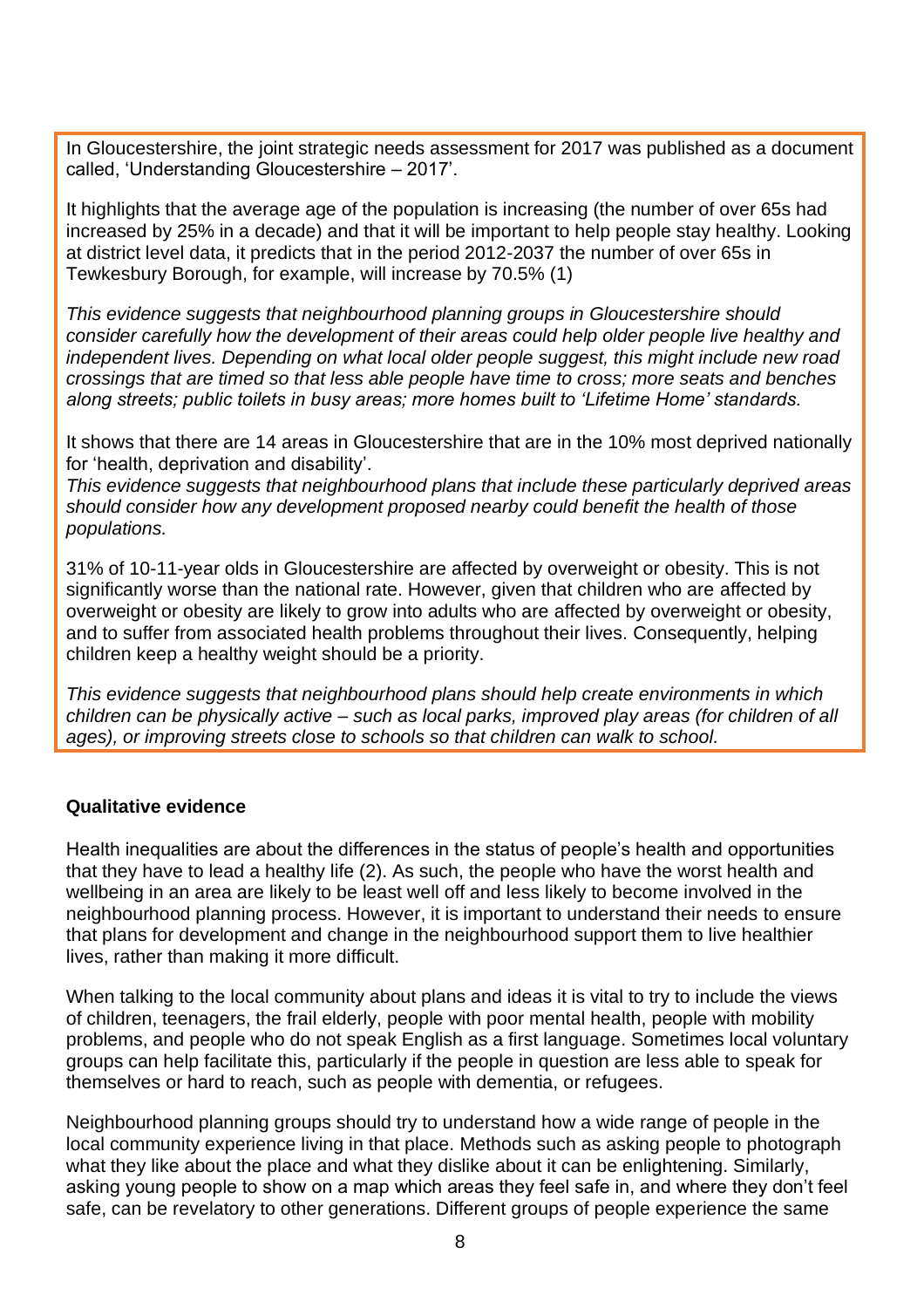places in very different ways, and it is important that proposals to change and develop the neighbourhood are based on an accurate understanding of this, rather than assumptions, which could lead to proposals that make things worse for some groups.

For more information see:

- Putting Health into Place', Principle 3, 'Connect, involve and empower communities'
- 'Neighbourhood Planning Community Consultation', Locality

## <span id="page-8-0"></span>The 'how to' process

Gathering evidence to support the progress of a neighbourhood plan should start from an early stage. It is likely that evidence will continue to be gathered as the policies and content of the Neighbourhood Plan are developed. At the start of the process, general evidence may be compiled to provide an overview of the local area. This evidence can be found using the sources identified in previous chapters, as well as working with local authority partners. As work on the plan progresses, more specific or detailed evidence may be required to support specific policies. These policies must be based on evidence, but also be shaped by community engagement in order to reflect the needs of the local area. Figures 1 and 2 below aim to show the 'how to process' of embedding evidence into plan-making.

#### **Figure 1: Turning evidence into policy**

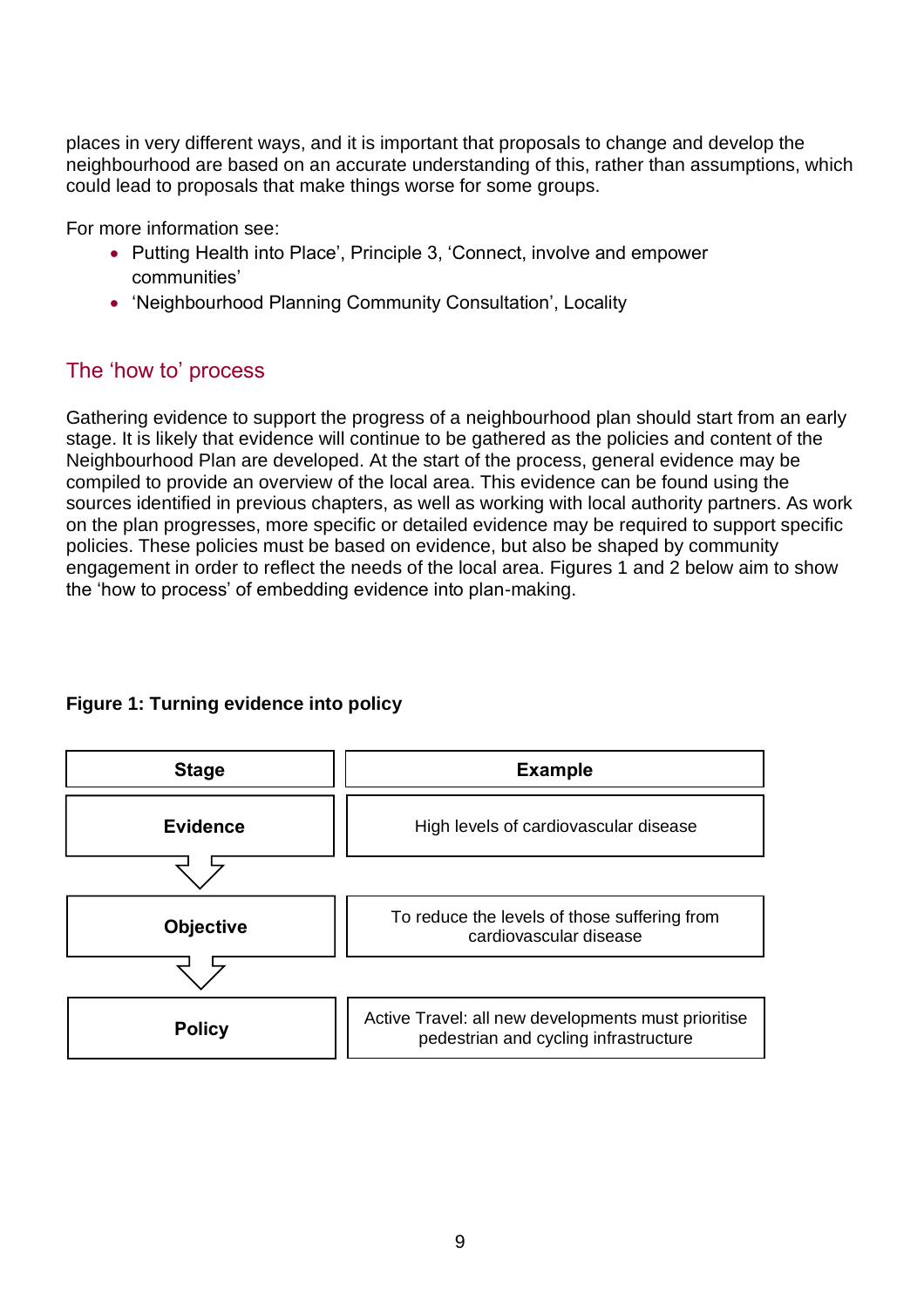### **Figure 2: Embedding health and wellbeing into the neighbourhood plan process**